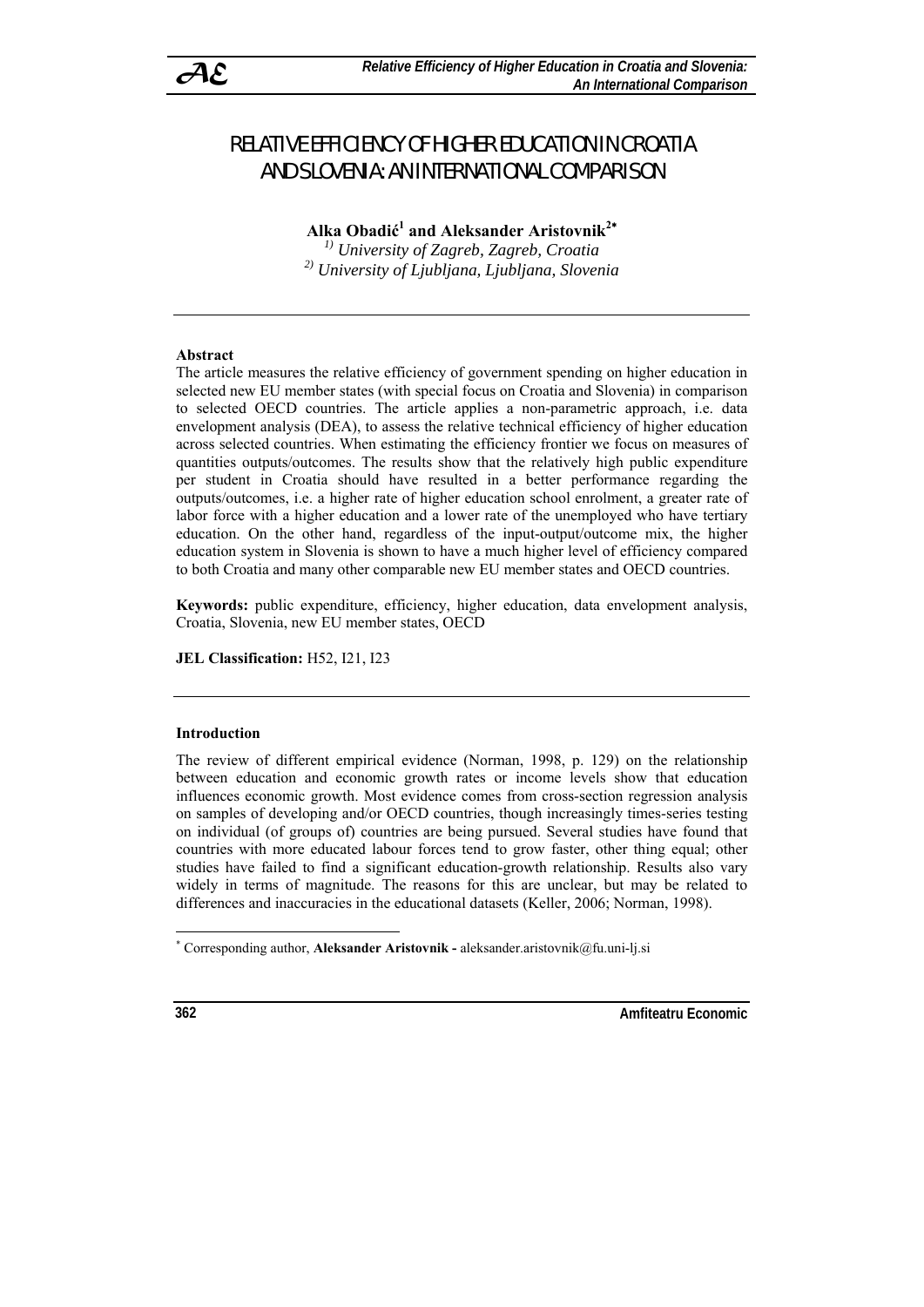

Denison (1985) estimates that typically a quarter of the growth of output per person arises from increases in educational attainment. Higher education plays vital role in driving economic growth and social cohesion. Greater investment in universities increases the quality and quantity of highly educated graduates. The commonly held perception of universities as merely institutions of higher learning is gradually giving way to the view that universities are important engines of economic growth and development. Universities not only generate new knowledge through primary research, they also provide technical support and specialised expertise and facilities for on-going firm-based research and development (R&D) activities. Academic research and development is now seen as one of the key drivers of economic growth. Countries that have academic institutions performing large amounts of R&D are more able to attract and grow technology oriented companies. The most comprehensive evidence from cross-section regression comes from Barro and Sala-i-Martin, who finds that public educational expenditures significantly improve growth performance and confirm a positive role (Barro, Sala-i-Martin, 1995).

The attainment of an upper secondary education has become the norm in most countries today. In addition, the majority of students are graduating from upper secondary programs designed to provide access to tertiary education, in turn leading to increased enrolments at this higher level. Countries with high graduation rates at the tertiary level are also those most likely to develop or maintain a highly skilled labor force (OECD, 2009a, p. 64). The emerging knowledge-based information society requires a large supply of highly skilled people. There is strong demand for tertiary graduates (especially in the fields of science and engineering, along with other fields like languages and economics) in the economy. The characteristics of the higher education (HE) sector make it difficult to measure efficiency: it does not make a profit; there is an absence of output and input prices; and higher education institutions (HEIs) produce multiple outputs from multiple inputs (Johnes, 2006, p. 273).

The HE sector, however, has characteristics which make it difficult to measure efficiency: it is non-profit making; there is an absence of output and input prices; and HEIs produce multiple outputs from multiple inputs (Johnes, 2006, p. 273). This article tries to assess the relative efficiency of government spending on higher education in selected new EU member states and OECD countries, with special focus on Croatia and Slovenia. In this respect, the efficiency of higher education systems is computed using the non-parametric approach of data envelopment analysis (DEA) to capture the different dimensions of those systems and to measure their relative efficiency. The performance of higher education is measured by how well it transforms inputs into outputs. This is the first time DEA estimations have been used to measure the performance of HE systems in these two countries on the macroeconomic level by using a wide range of inputs and outputs/outcomes.

The article is divided into four main parts. After introductory part, second part analysis higher education systems, their expenditures and outcomes in selected new EU member states and OECD countries. The third part explicates methodology of data envelopment analysis for measuring higher education achievements. Research results of efficiency effects of higher education attainment in selected countries are presented in the fourth part od the research. Conclusions regarding the efficiency of the Croatian and Slovenian higher education in comparison to new EU member states and OECD countries are drawn in final section.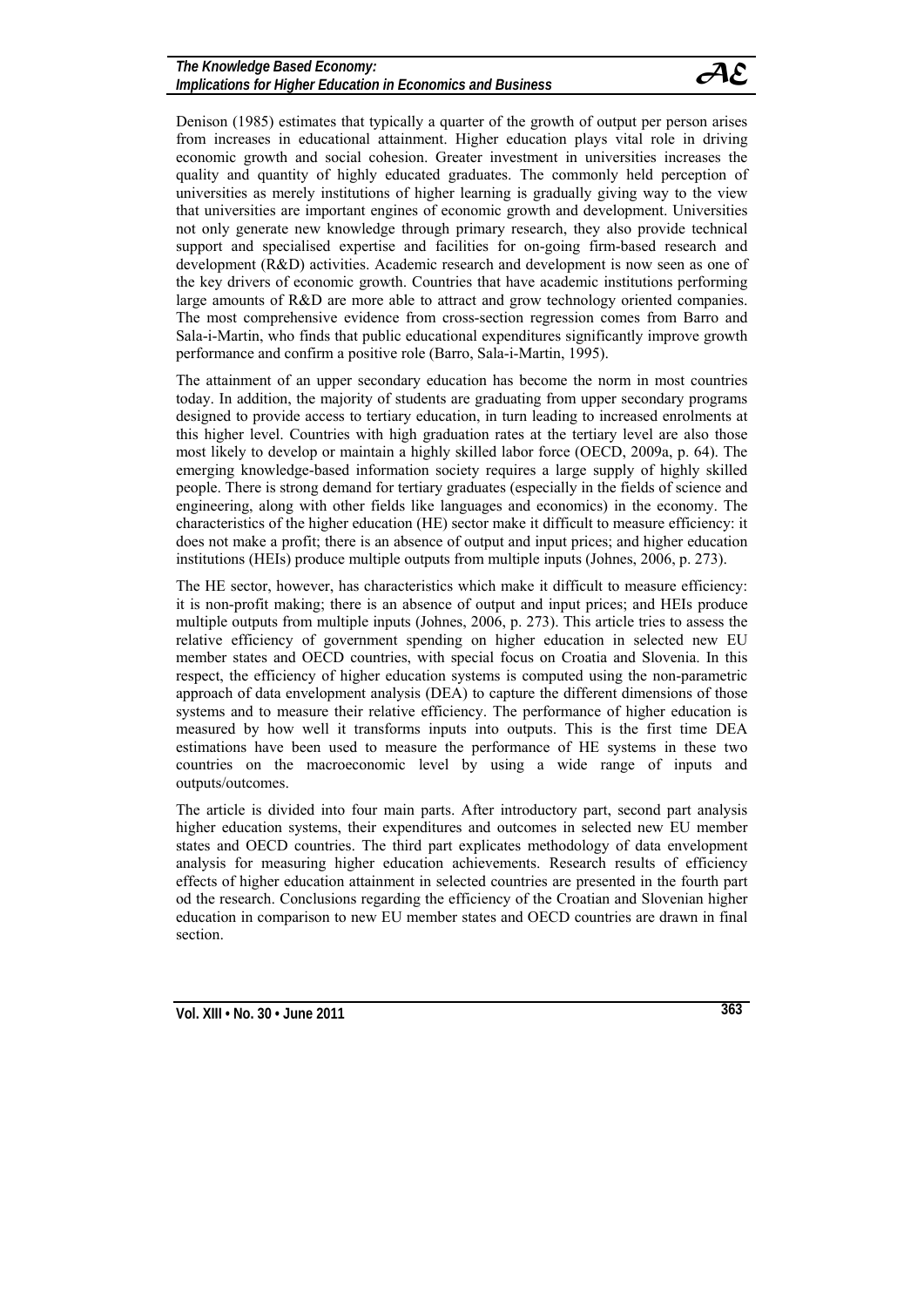

## **1. Descriptive Analysis**

Croatian GDP per capita has been relatively low compared to Slovenian or other European countries. One of the many explanations of this difference could be the effectiveness and efficiency of the country's education system. From this perspective, universities generate spill-over effects from their academic research and teaching, thereby stimulating economic growth (Audretsch and Lehmann and Warning, 2003). Indeed, the close nexus between the university system and economic growth has seen significant attention being paid to the efficiency and quality of Croatian universities. The majority of Croatian and Slovenian universities are government-owned and largely funded by the Ministry of Education and Science<sup>1</sup>. Universities are autonomous bodies established by legislation allowing considerable freedom in their activities. The next section describes the Croatian and Slovenian tertiary systems in more detail.

## *1.1 The Higher Education Systems of Croatia and Slovenia and Its Expenditure*

Higher education (HE) institutions in Croatia encompass universities, polytechnics and schools of professional higher education. Universities may include faculties and academies of arts as legal entities, and may establish a number of other constituent units (departments, institutes etc.). In contrast, polytechnics and professional higher education schools may not establish other TE institutions (MoSES, 2007, p. 33). There are seven public universities and two private universities and 16 private two-, three- or four-year colleges, polytechnics, or academic programs. The central government funds public higher education, although management is fully decentralized to the level of individual institutions (WB, 2008a, pp. 107-109). On the other hand, the higher education system in Slovenia is currently based on four universities with 49 faculties, three art academies or professional colleges, and 30 individual higher education institutions generally established as private institutions. The funds for financing academic activity are allocated from the national budget as aggregate funds for a university or an independent higher education institution (integral financing) and take into consideration the field of study and the numbers of enrolled students and graduates from regular first- or second-degree studies (MHEST, 2010a).

Education expenditure in both countries is financed by two distinct types of funding: public funding (public expenditure) and private funding. In all EU countries, public financing accounts for at least 75% of education expenditure when taking all education levels together (Eurostat, 2009, p. 129). However, since the early 1980s changes in the direction of diversified sources have been observed, with an emphasis on student contributions (Bevc and Uršič, 2008, p. 233). Namely, higher education has expanded and today is in need of better quality. The OECD believes that graduates should contribute to the cost of their tuition – balanced by measures to support students from poor backgrounds (OECD, 2006). Notwithstanding, a higher student contribution in higher education expenditures the total number of higher graduates has grown in the EU-27 since 2000 by 35% or 4.3% per year and hence twice as fast as the general student population. Of course, one reason for this is the Bologna Process, with a higher share of students taking second degrees (European

**364 Amfitteatru Economic Amfitteatru Economic Amfitteatru Economic** 

 $\overline{a}$ 

<sup>&</sup>lt;sup>1</sup> Observing the higher education institutions as a whole, the ratio of public funds used exceeds 70%, in extreme cases – mainly in Scandinavia – it can reach even 97-98%. It is fair to ask why the state finances universities and colleges to such a high extent, that is, why the state should have a role in higher education (Tóth, 2008, p. 79).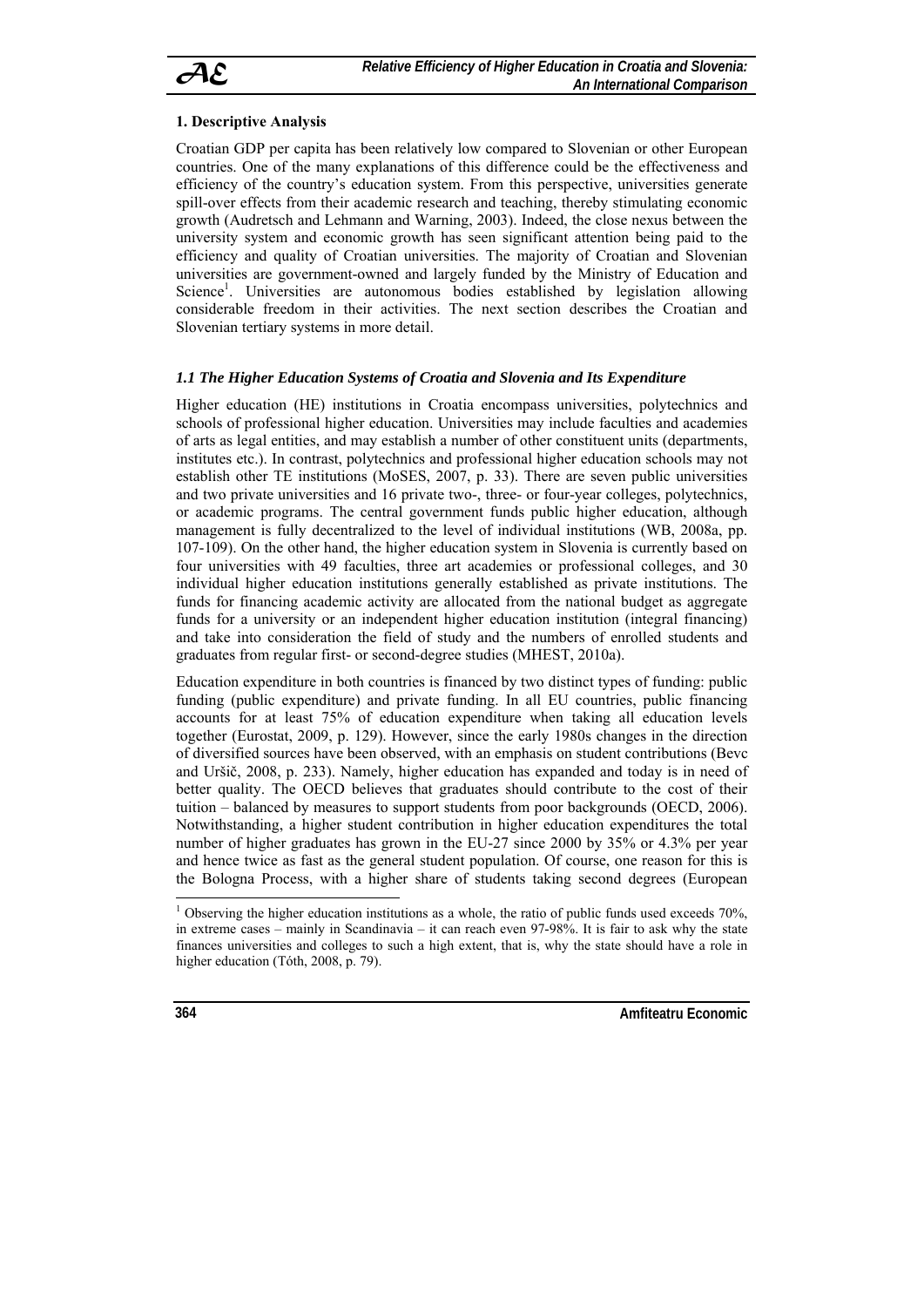

Commission, 2009, p. 59). The overall growth in graduates was particularly strong (over 10% per year) in some selected new EU member states (Romania, the Czech Republic and Slovakia) in the 2000-2007 period (Figure no. 1).

The major inputs for education and higher education in EU and OECD countries come from public expenditures. Public expenditures for higher education in Croatia are less than those in the EU-27, selected new EU member states, OECD countries and Slovenia, which are nearly the same. Private spending on education in Croatia accounts for around 0.75% of GDP compared with ratios of around  $0.4\%$  in the EU-15 and EU-25. Despite the relatively high private spending on education there are very few private schools, although there is a growing number of private pre-school providers. School enrolment at the higher education level in Croatia is almost half that seen in Slovenia, but relatively close to the selected new EU member states average. Although the completion rates are low, in 2008 the number of higher education graduates in Croatia was higher than in Slovenia (Table no. 1). While the number of graduates is rising, there is still a mismatch between skills demanded by the market and the skills produced by the education system (World Bank, 2008, p. 104).



**Figure no. 1: Tertiary graduates in selected EU-27 and Croatia (by ISCED levels 5 and 6 per 1,000 population aged 20-29/25-34), 2000-2007** 

*Note: \* estimates* 

Source: Eurostat according to the European Commission (2009).

Overall public expenditure on education as a share of GDP in both countries is comparable with the EU average. Slovenian government expenditure on higher education has shown a positive trend in recent years, with nominal expenditures tending to increase faster than the inflation rate. The total amount of government expenditure rose by 5.9% in 2005 and 7.2% in 2006, while the amount of funds for educational purposes went up by 6.4% and 8.4%, respectively, in the same years (Tajnikar and Debevec, 2008, p. 290). By contrast,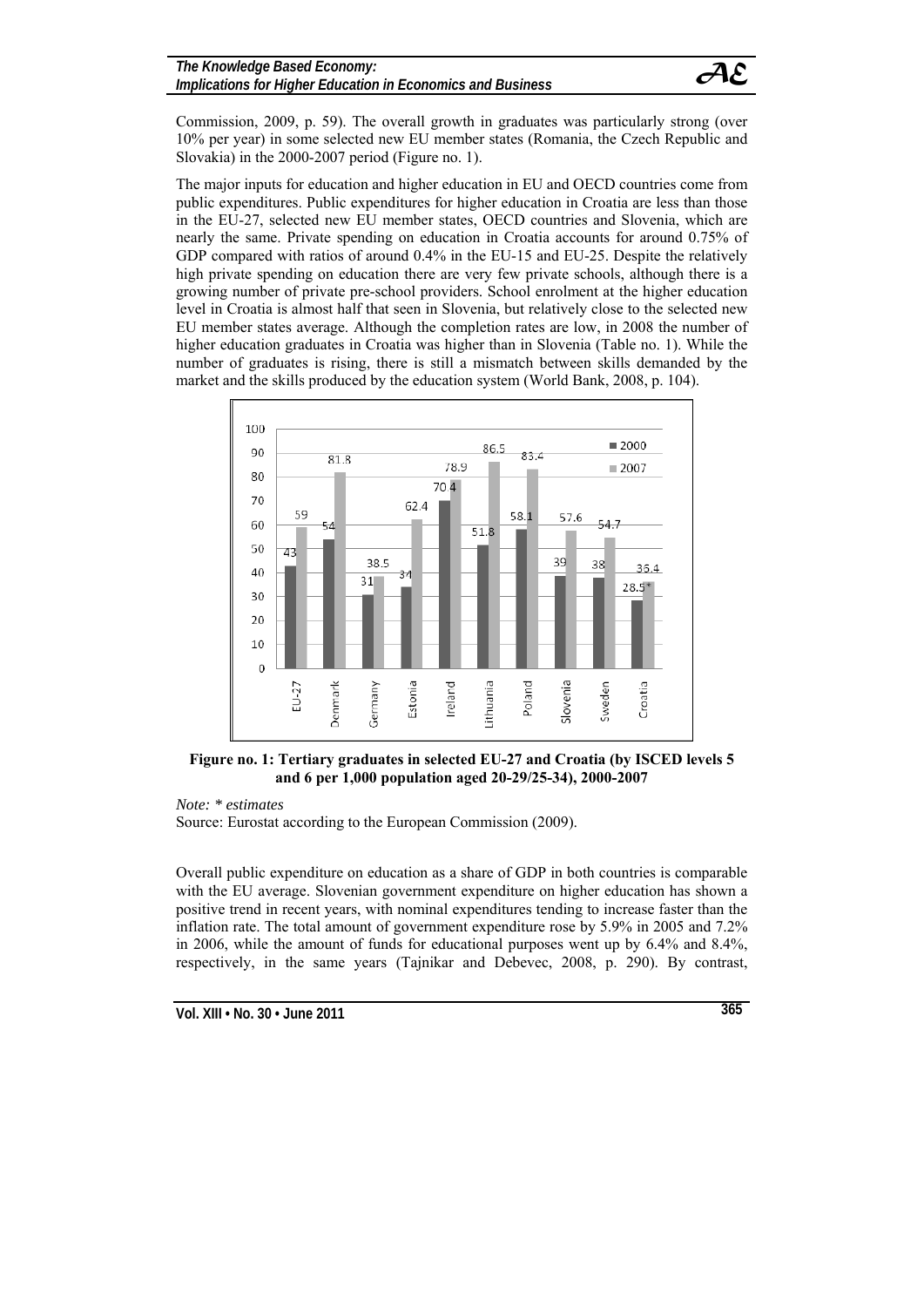expenditure at the higher education level in Croatia is far behind that in the selected new EU member states and OECD countries. The Croatian higher education system currently has too little by way of assured financial funds compared to European standards. The amount of outlays on tertiary education as a percentage of GDP in 2007 was 0.81%, namely, much lower than the EU average (1.3%).

|                                                        | <b>Total Public</b><br>spending on<br>education $\frac{6}{6}$<br>of GDP) | Public<br>Expenditure<br>on Higher<br>Education<br>$(\%$ of GDP) | School<br>Enrolment<br>Tertiary (%<br>gross) | Graduates of<br>Tertiary<br>Education (25)<br>to $29$ ) | Population<br>with tertiary<br>education<br>$(ISCED 5-6)$<br>aged 25-39 |
|--------------------------------------------------------|--------------------------------------------------------------------------|------------------------------------------------------------------|----------------------------------------------|---------------------------------------------------------|-------------------------------------------------------------------------|
| Croatia                                                | 4.1                                                                      | 0.8                                                              | 44.1                                         | 20.7                                                    | 18.2                                                                    |
| Slovenia                                               | 5.2                                                                      | 1.0                                                              | 88.0                                         | 20.1                                                    | 21.0                                                                    |
| $EU-27$                                                | 5.0                                                                      | 1.1                                                              | 67.0                                         | 38.2                                                    | $23.2*$                                                                 |
| <b>OECD</b><br>average                                 | 5.2                                                                      | 1.0                                                              | 72.0                                         | 38.0                                                    | $26.1*$                                                                 |
| Selected<br>EU<br>new<br>member<br>states<br>average** | 5.1                                                                      | $11***$                                                          | 51.1                                         | $43.3***$                                               | 24.5                                                                    |

**Table no. 1: Higher Education Indicators – Expenditure, Output and Outcomes in Croatia, Slovenia, New EU Member States and OECD in 2007**

*Note: \* Figure for 1999-2007 average. \*\* Selected new EU member states - Czech Republic, Bulgaria, Estonia, Hungary, Latvia, Lithuania, Poland, Slovakia.\*\*\* Selected new EU member states – Czech Republic, Estonia, Hungary, Poland, Slovakia.* 

Source: Eurostat (2010b); OECD (2009a), OECD (2010), UNESCO (2010); World Bank (2010).

The main characteristics of Croatian education financing are: chronic under-funding, a lack of equity and transparency in budgetary allocation, an unbalanced structure of the education budget in terms of categories of expenditure and source of funds, and a lack of synergy (legislative, professional and institutional) for system change. The 4.1% of GDP share of total education expenditure in 2007 is well below the European average (5.0%), and the current level of funding is insufficient to support the reform process. Physical conditions vary widely from institution to institution, but facilities are often inadequate (OECD, 2001).

Conversely, the main objective of financing higher education institutions in Slovenia is to implement the goals of the national higher education program, along with respecting these institutions' autonomy in terms of the independent formulation of their institutional strategy and how they define the ways to achieve the set goals. The mechanisms of financing using public funds should enable higher education institutions to independently adopt decisions on expenditure and sustainable asset management. An important mechanism for ensuring the financial autonomy of higher education institutions is the integral (lump sum) financing of their academic activity. In the future, an internationally comparable share of GDP will have to be appropriated for the higher education and scientific and research activity of higher education institutions in Slovenia, meaning that the total funds allocated to higher education activity will have to rise (MHEST, 2010b). In this context, at least 1.3% of GDP from the budget and 0.3% of GDP from other sources is planned to be provided for higher

**366 Amfiteatru Economic**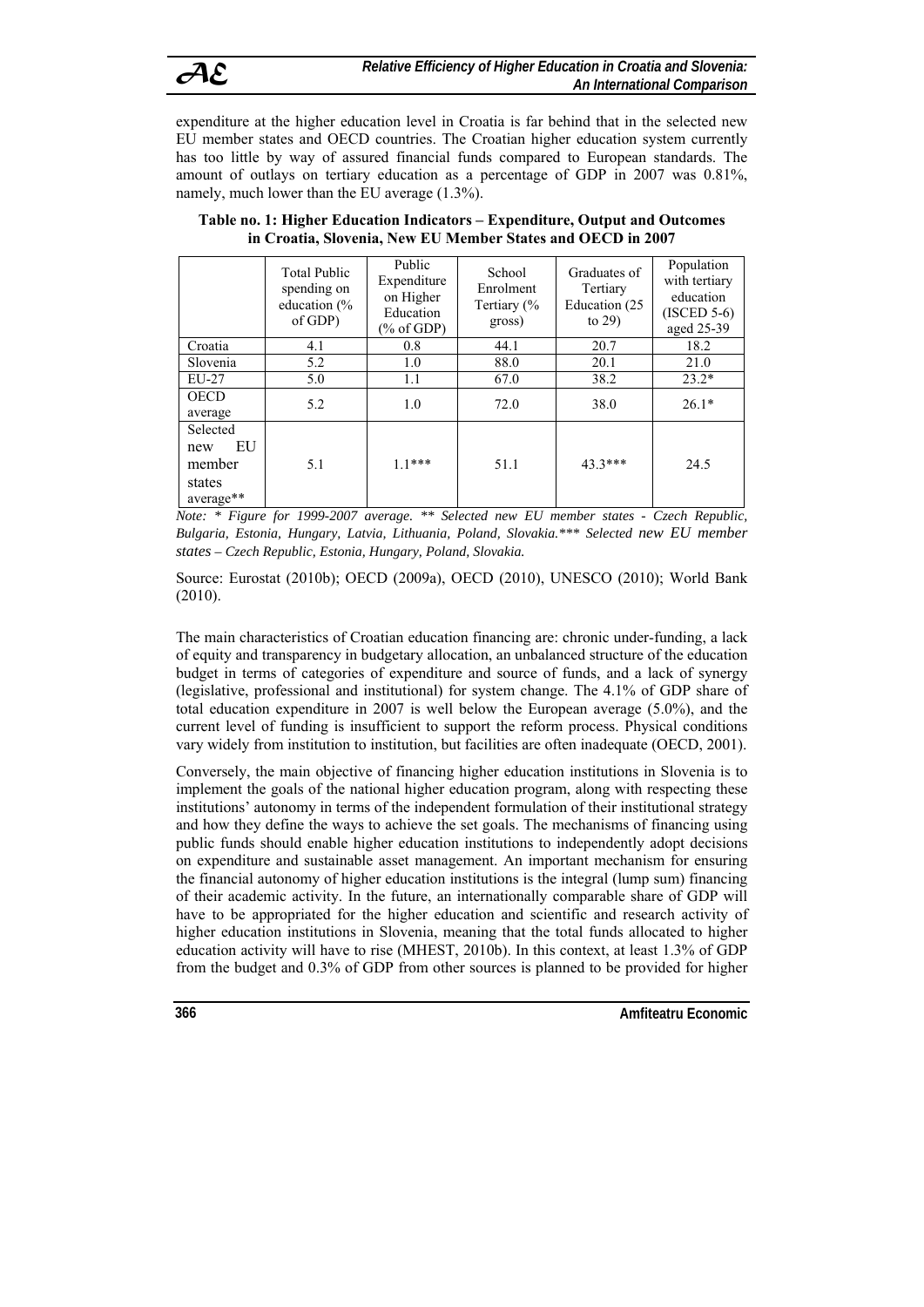

education in Slovenia by 2015, and a total of 2.5% of GDP by 2020, of which 2.0% of GDP would come from the budget. At the same time, a new system of financing higher education would be introduced, consisting of a basic and a development pillar as of 2011.

Another input of the higher education system in Croatia and Slovenia could be seen from public research and development (R&D) expenditures as a percentage of GDP. The lowest expenditures for R&D in the 1999-2008 were in the selected new EU member states (below 0.8% of GDP). Similar situation was in Croatia, especially from 2006 when expenditures for R&D diminished. The state sector is largely dominant sector in the Croatian R&D system, especially comparing to research potentials in the business sector (MoSES, 2007, p. 55). With expenditures around 1.5% of GDP for R&D, Slovenia stands much better and is catching EU-27 average. The United States, with public investments in R&D higher than 2.6% of GDP, are with good reason labelled "knowledge-economy" (Figure no. 2).



**Figure no. 2: Research and development expenditures (% of GDP)** 

Source: Eurostat Database.

# *1.2 Outcomes of higher education system*

The basic assumption is that higher education systems are multi-product organizations which "produce" at least two different outputs – research and teaching – using multiple inputs. Generally accepted outputs of the higher education production process are the number of graduates of tertiary teaching as a proxy for teaching and the number of publications as a proxy for research (Warning, 2004, p. 396). Number of higher education graduates by universities and single higher education institutions by ISCED 5 and 6 levels in some selected EU countries, Croatia and Slovenia is visible in Table no. 1. In last ten years there was a significant increase in the number of enrolled and graduates students in Croatia compared to Slovenia (Figure no. 3), as also the number of student programmes. In

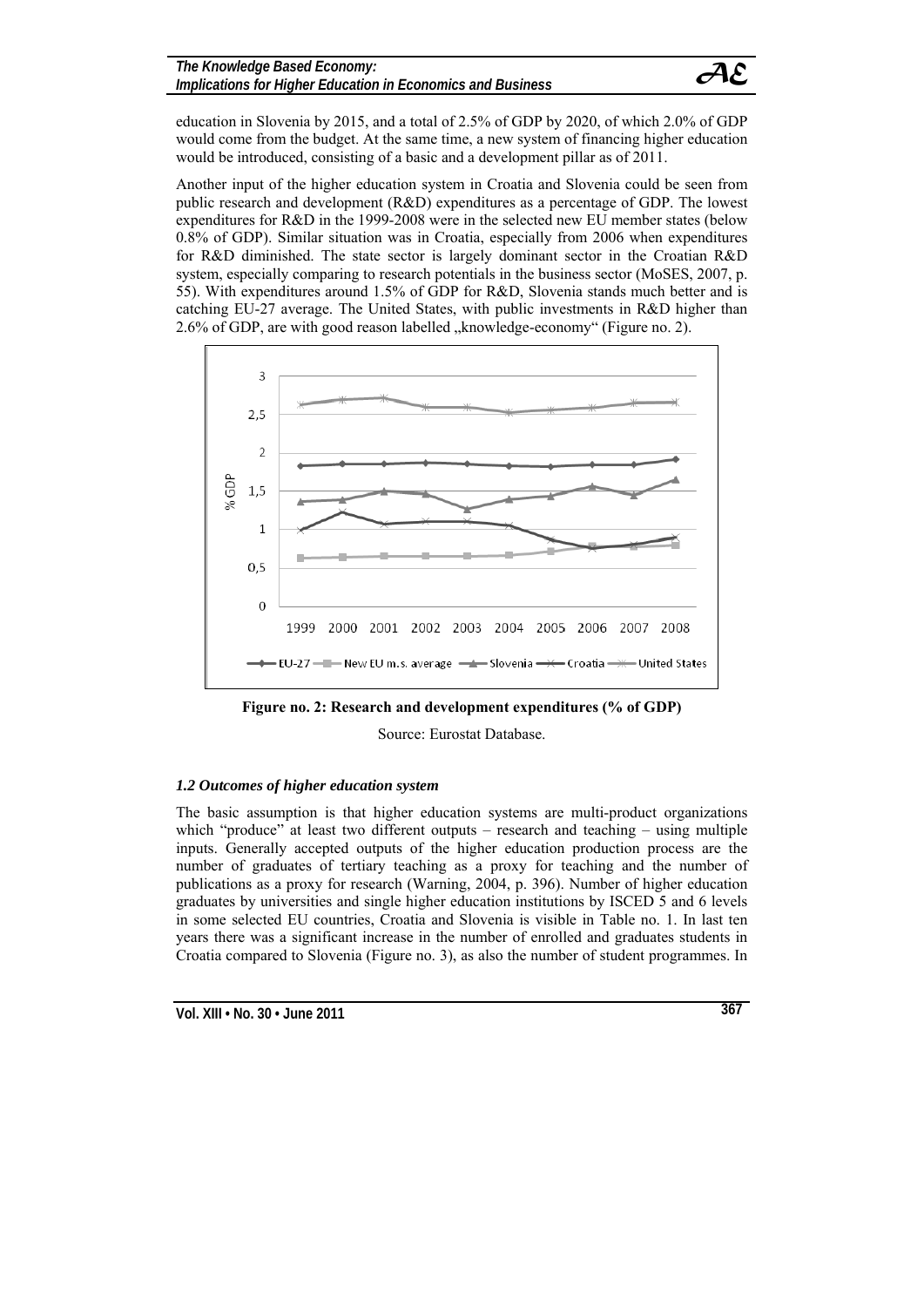Croatia, almost three-quarters of young people who successfully complete secondary school enter tertiary education. These changes correlate to the enlargement and reorganization of HE institutions, primarily establishment of polytechnics and schools of professional higher education (MoSES, 2007, p. 72). In such way, gross enrolment rates for tertiary level has been improving steadily over the past few years in Croatia, but they are still significantly lagging behind the Slovenian's. Gross enrolment at the tertiary level stood at 47.01 in 2007 compared to 85.47% in Slovenia.



**Figure no. 3: Tertiary school enrolment in Croatia and Slovenia, (% gross)**  Source: World Bank, 2010.

Regarding outcomes in tertiary education, for example, although gross enrolment was about 46 percent in 2006 compared to around 53 percent in the EU-10 (Jafarov and Gunnarsson, 2008, p. 11), the proportion of graduates in Croatia is not high enough. Further, only onethird of students at the tertiary level reportedly complete their programs, with an average completion rate of 6.7 years for four-year programs (World Bank, 2008). Non-completion rates in tertiary education were also very high, with the Ministry estimating that only onethird of all those enrolled were completing their courses of study. The serious internal inefficiencies at the tertiary level do not seem to have diminished in recent years (World Bank, 2008, p. 114). The number of graduates in TE over the last 10 years has been rising constantly. A vast majority of students has finished their undergraduate programs (on average 92.3%), whereas 7.7% of students finished postgraduate studies (5.3% a Master of Science degree and 2.4% a doctoral degree). The average share of graduates in the natural sciences was only 4% and has been falling constantly since 1997 (from 4.9% to 2.9% in 2003) (MoSES, 2007, p. 73).

A similar situation can be found in Slovenia where the majority of graduates come from the social sciences, business sciences and law, accounting for nearly one-half of graduates at the tertiary education level; as many as 70% of them were women. The smallest number of graduates was recorded in the fields of science, mathematics and computer science as well

**368 Amfiteatru Economic**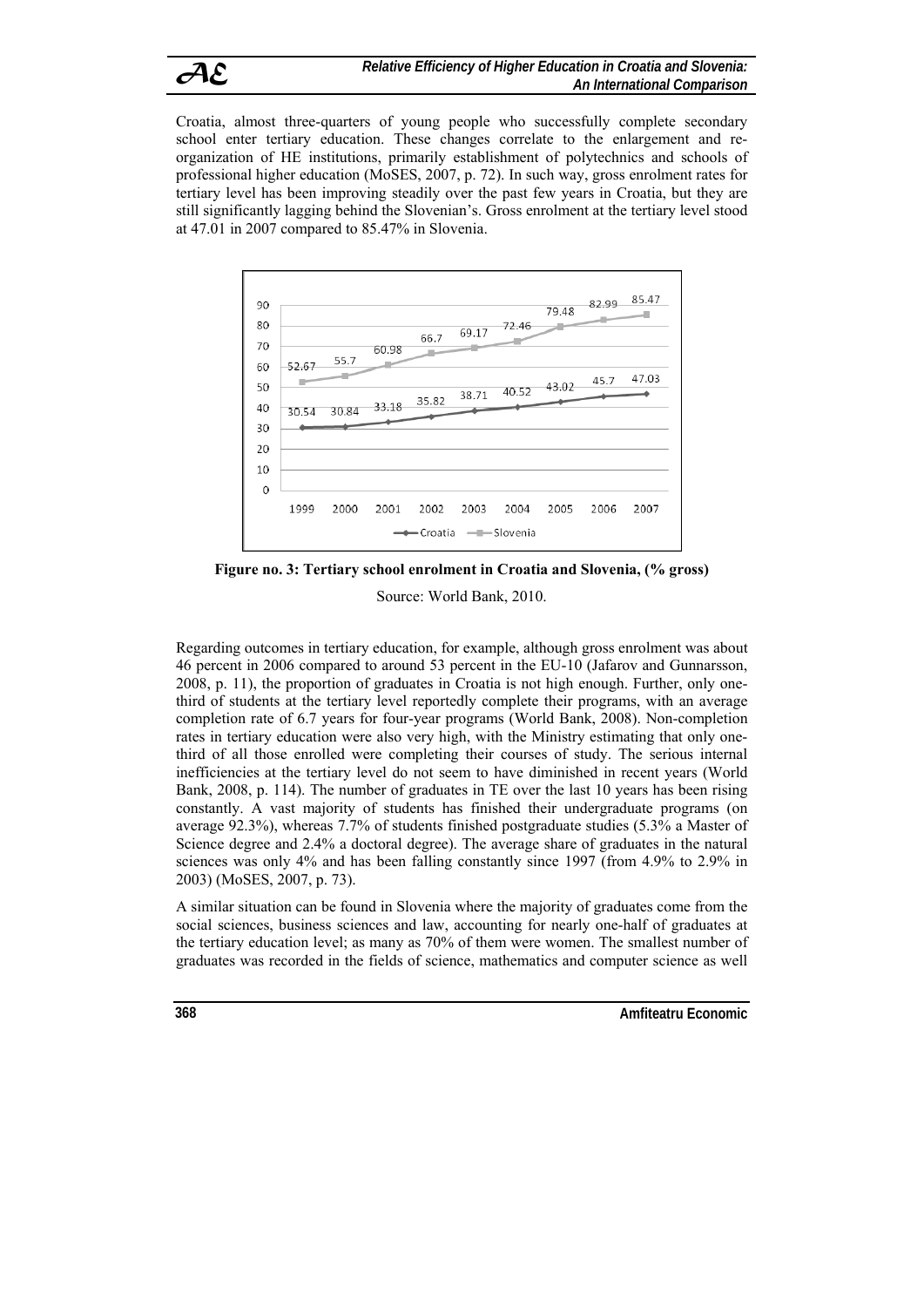as agriculture and veterinary medicine  $-$  just 1,255 (slightly less than 7% of all) graduates. An observation over time of the trend in graduate numbers at the tertiary education level in Slovenia reveals that this number oscillated around 6,000 in the 1980s and at the start of the 1990s, and then started soaring after 1994. Twelve years ago it exceeded the 10,000 limit. By 2009 the number of all graduates had doubled compared to 1996 and even tripled compared to the period before 1990 (SORS, 2010).

An additional outcome of the higher education systems in Croatia and Slovenia could be seen from total number of researchers. The total number of researchers has remained almost the same during 1999-2008 years period in Croatia, at around 6,700 researchers making Croatia lag behind to developed European countries regarding research work force. During the same period this number has increased for almost 2,600 in Slovenia (Table no. 2).

|          | 1999                     | 2000  | 2001                                                                          | 2002 | 2003          | 2004            | 2005 | 2006  | 2007  | 2008  |
|----------|--------------------------|-------|-------------------------------------------------------------------------------|------|---------------|-----------------|------|-------|-------|-------|
| Croatia  | $\overline{\phantom{0}}$ |       | $6,772$   $6,656$   $8,572$   $5,861$   $7,140$   $5,727$   $5,778$   $6,129$ |      |               |                 |      |       |       | 6,697 |
| Slovenia | 4.427                    | 4.336 | 4,498                                                                         |      | $4,642$ 3,775 | $ 4,030 $ 5,253 |      | 5,857 | 6,250 | 7,032 |

| Table no. 2: Total number of researchers (FTE) for teaching and research |
|--------------------------------------------------------------------------|
|--------------------------------------------------------------------------|

Source: Eurostat Database.

#### **2. Methodology**

This research measures the relative (technical) efficiency of higher education in Croatia and Slovenia, as well as in comparison with other selected new EU member states and OECD countries. Yet the characteristics of the higher education sector make it difficult to measure efficiency: it does not make a profit; there is an absence of output and input prices; and higher education institutions (HEIs) produce multiple outputs from multiple inputs (Johnes, 2006, p. 273). Therefore, a performance evaluation of higher education is based on multiple inputs and outputs and thus regressions based on only one output are unsuitable. To be precise, a non-parametric frontier analysis, namely data envelopment analysis (DEA), is the most recent methodology that is commonly used to examine the problems of measuring the performance of HE institutions (Athanassopoulos and Shale, p. 1997). Therefore, this research uses data envelopment analysis<sup>2</sup> as a methodological tool.

In a multi-output, multi-input production context, DEA provides estimates of the distance function, which is a generalisation of the single output production function (Johnes, 2006, p. 274). The DEA literature has meanwhile become one of the success stories of the operational research area. The estimation of frontier or best practice models found its way to a large variety of domains application (Kerstens and Woestyne, 2009, p. 1). In terms of empirical surveys, examples of DEA applications were analyzed in many sectors, as also in education. Some of the key empirical studies of the performance of higher education include those about measurement techniques (Worthington, 2001); performance differences in German higher education (Warning, 2004); comparative efficiency of higher education institutions in the UK (Athanassopoulos and Shale, 1997); efficiency of economic

<sup>&</sup>lt;sup>2</sup> DEA was developed by Charnes, Cooper, and Rhodes (1978) following work by Dantzig (1951) and Farrell (1957), and estimates a piece-wise linear production function relative to which the efficiency of each firm or decision-making unit (DMU) can be measured (Johnes, 2006, p. 275).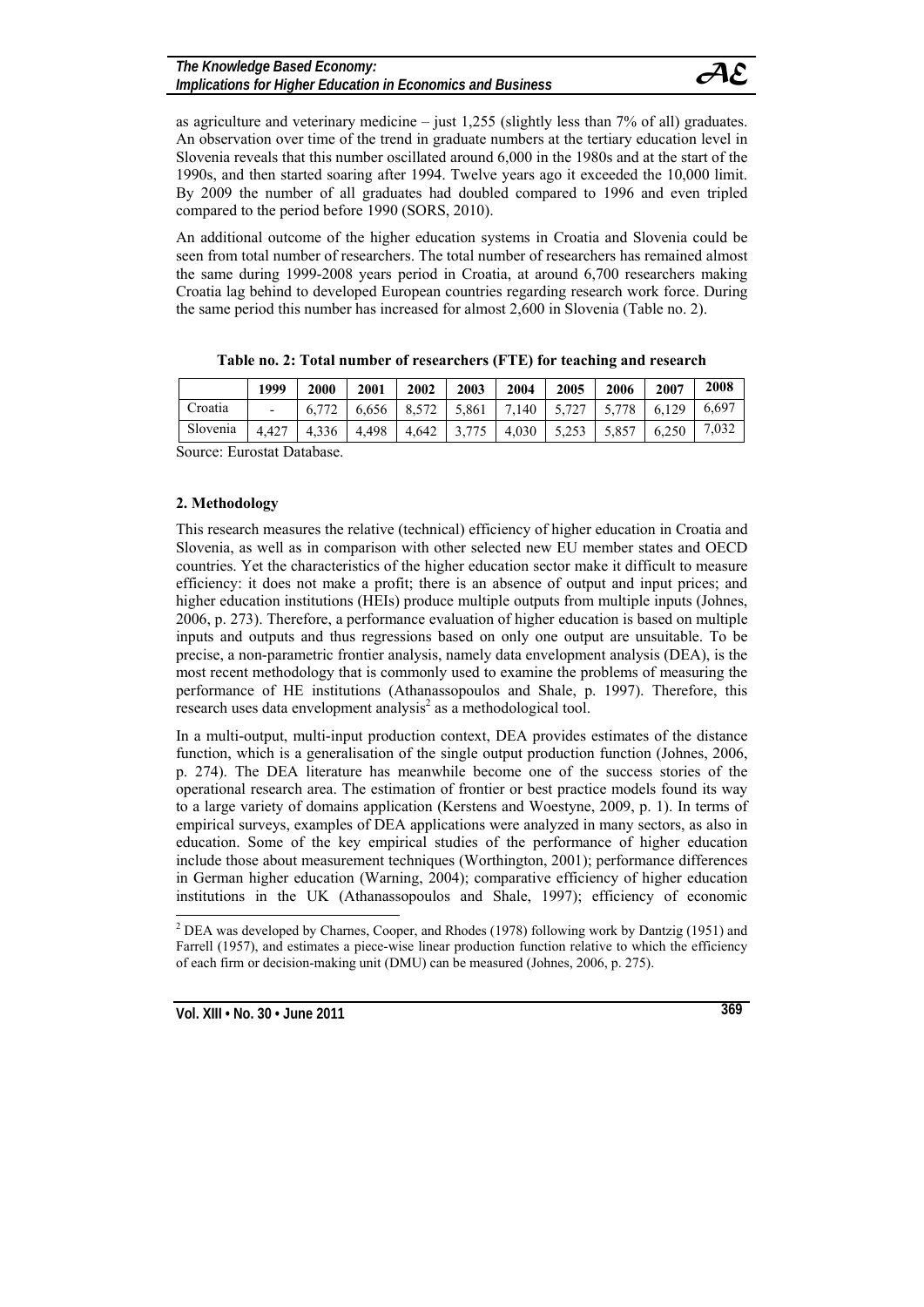departments at Australian universities (Madden et al., 1997); efficiency investigation of Canadian universities (McMillian and Debasish, 1997) and Japanese universities (Hashimoto and Cohn, 1997). Chapple et al. in their paper from 2005, presented evidence of the relative performance of U.K. university technology transfer offices (TTOs) using data envelopment analysis (DEA) and stochastic frontier estimation (SFE). U.K. TTO's are found to exhibit low-levels of absolute efficiency. There also appear to be decreasing returns to scale, implying that TTO's may need to be reconfigured into smaller units.

DEA is a non-statistical and non-parametric approach which makes no assumptions regarding the distribution of inefficiencies or the functional form of the production function (although it does impose some technical restrictions such as monotonicity and convexity). Instead, it uses the input and output data themselves to compute, employing linear programming methods, the production possibility frontier. The efficiency<sup>3</sup> of each unit is measured as the ratio of weighted output to weighted input, where the weights used are not assigned *a priori* but are calculated by the technique itself so as to reflect the unit at its most efficient *relative to* all others in the dataset. In a multi-output, multi-input production context, DEA provides estimates of the distance function which is a generalization of the single output production function (Johnes, 2006, p. 274).

In the first step, the frontier is drawn up by the efficient units. In the second step, hypothetical units are generated on the frontier to serve as reference units for inefficient higher education systems. These reference units are constructed as linear combinations of the most efficient units on the frontier. All inefficient units are enveloped by the frontier. On the basis of the empirical production function, in terms of best practice, DEA reveals those HE systems that are on the efficient frontier. It indicates the level of inefficiency of each system compared to the efficient systems<sup>4</sup>.

The DEA method is essentially a linear program which can be expressed as follows:

$$
\max \mathbf{h}_k = \frac{\sum_{r=1}^{s} \prod u_{rk} Y r k}{\sum_{i=1}^{m} \prod v_{ik} X i k}
$$
(1)

subject to

$$
\sum_{r=1}^{s} \frac{\prod_{r=1}^{s} u_{rk} Y r j}{\sum_{i=1}^{m} \prod_{r=1}^{s} v_{ik} X i j} < 1; \ j = 1, \dots, n. \tag{2}
$$

where *Y* is a vector of outputs; *X* a vector of inputs; *i* inputs (*m* inputs); *r* outputs (*s* outputs); *n* is the number of decision-making units (DMUs), or the unit of observation in a DEA study.

DEA fits a piecewise linear surface to rest on top of the observations. This is referred to as the "efficient frontier". The efficiency of each DMU is measured relative to all other DMUs, with the constraint that all DMUs lie on or below the efficient frontier. The linear programming technique identifies best-practice DMUs, or those that are on the frontier. All  $\overline{a}$ 

**370 Amfitteatru Economic Amfitteatru Economic** 

 $3$  Efficiency is defined as the relationship between inputs and outputs (outcomes), wherein monetary inputs are considered. Inputs (educational expenditure, students etc.) are "transformed" into outputs/outcomes (number of graduates, their knowledge etc.) through the "production" (pedagogic) process (Bevc and Uršič, 2008, p. 234).<br><sup>4</sup> Modified according to Warning (2004, p. 396).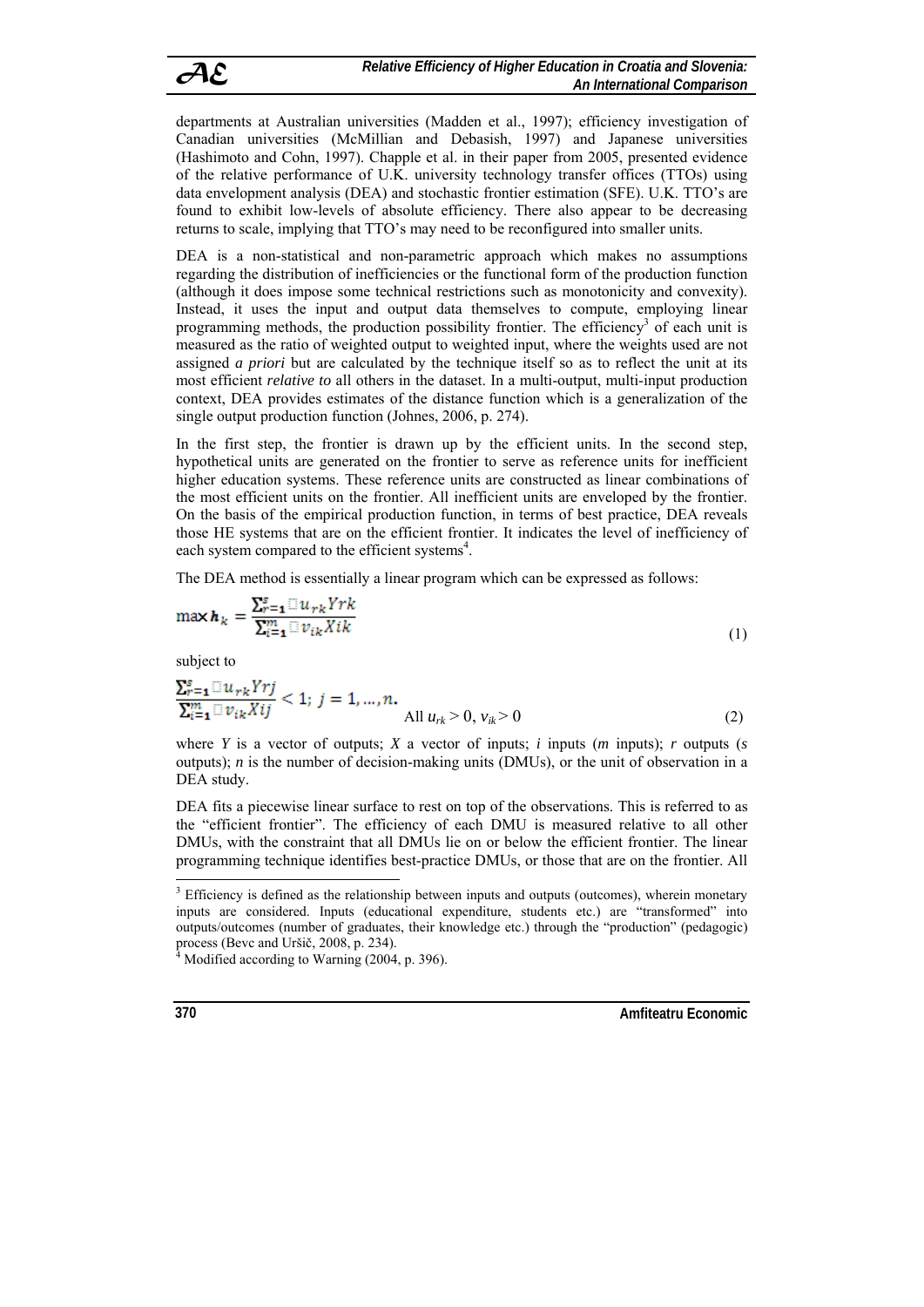other DMUs are viewed as being inefficient relative to the frontier DMUs (Chapple, et al., 2005, p. 371). As already mentioned, the article analyzes the relative efficiency of government spending on education in Croatia and Slovenia. It does so by comparing spending on these sectors and key higher education (outcome) indicators in the two countries. Relative efficiency is defined as the distance of a country's observed inputoutput combination from an efficiency frontier. This frontier is estimated using the DEA approach that was explained earlier and represents the maximum attainable outcome for a given input.

The data set in this research includes input data, i.e. expenditure per student, tertiary (% of GDP per capita) and output/outcome data, i.e. school enrolment, tertiary (% gross), labor force with a tertiary education (% of total) and the unemployed with a tertiary education (% of total unemployment) in thirty-seven countries are included in the analysis (selected new EU member states, and OECD countries). In order to assess different inputs and outputs/outcome relative to technical efficiency, two models have been tested. Model 1 is based on expenditure per student, tertiary (% of GDP per capita, 1999-2007 averages) (as input) and school enrolment, tertiary (% gross), labor force with a tertiary education (% of total, 1999-2007 averages) and the unemployed with a tertiary education (% of total unemployment, 1999-2007 averages) (as output/outcome). Relative efficiency scores for Model 2 are based on expenditure per student, tertiary (% of GDP per capita, 1999-2007 averages) (as input) and school enrolment, tertiary (% gross) and labor force with a tertiary education (% of total, 1999-2007 averages) (as output/outcome). The program used for calculating the technical efficiencies is the DEA*Frontier* software. The data are provided by Eurostat, the IMF, the OECD, UNESCO, and the World Bank's World Development Indicators database.

# **3. Research Results**

When looking at the results<sup>5</sup>, by using Model 1 and applying the DEA efficiency frontier technique within a selected group of the new EU member states and OECD countries to measure efficiency of higher education, Canada, Czech Republic, Finland, the Republic of Korea, Latvia, Lithuania, Poland, Russia, Slovakia and even Slovenia are seen as efficient. Here, the average expenditure per student, tertiary (% of GDP per capita) in the 1999-2007 period measures the input and as the output/outcome we use school enrolment, tertiary (% gross), labor force with a tertiary education (% of total, 1999-2007 averages) and the unemployed with a tertiary education (% of total unemployment, 1999-2007 averages). One can see that some countries come very close to the frontier (e.g. Hungary and Romania), while the other countries are further away and therefore less efficient (e.g. Cyprus and France) (Table no. 3).

The results of the DEA analysis (Model 1) also suggest a relatively high level of inefficiency in higher education in Croatia and, correspondingly, significant room to rationalize public spending without sacrificing, while also potentially improving, higher education outputs and outcomes (Table no. 3). Indeed, Croatia is ranked in the third quartile

<sup>&</sup>lt;sup>5</sup> All of the results relate to DEA with an output orientation, allowing for variable returns to scale (VRS). An output orientation focuses on the amount by which output quantities can be proportionally increased without changing the input quantities used. Using an input orientation approach leads to similar efficiency results as those presented in the text.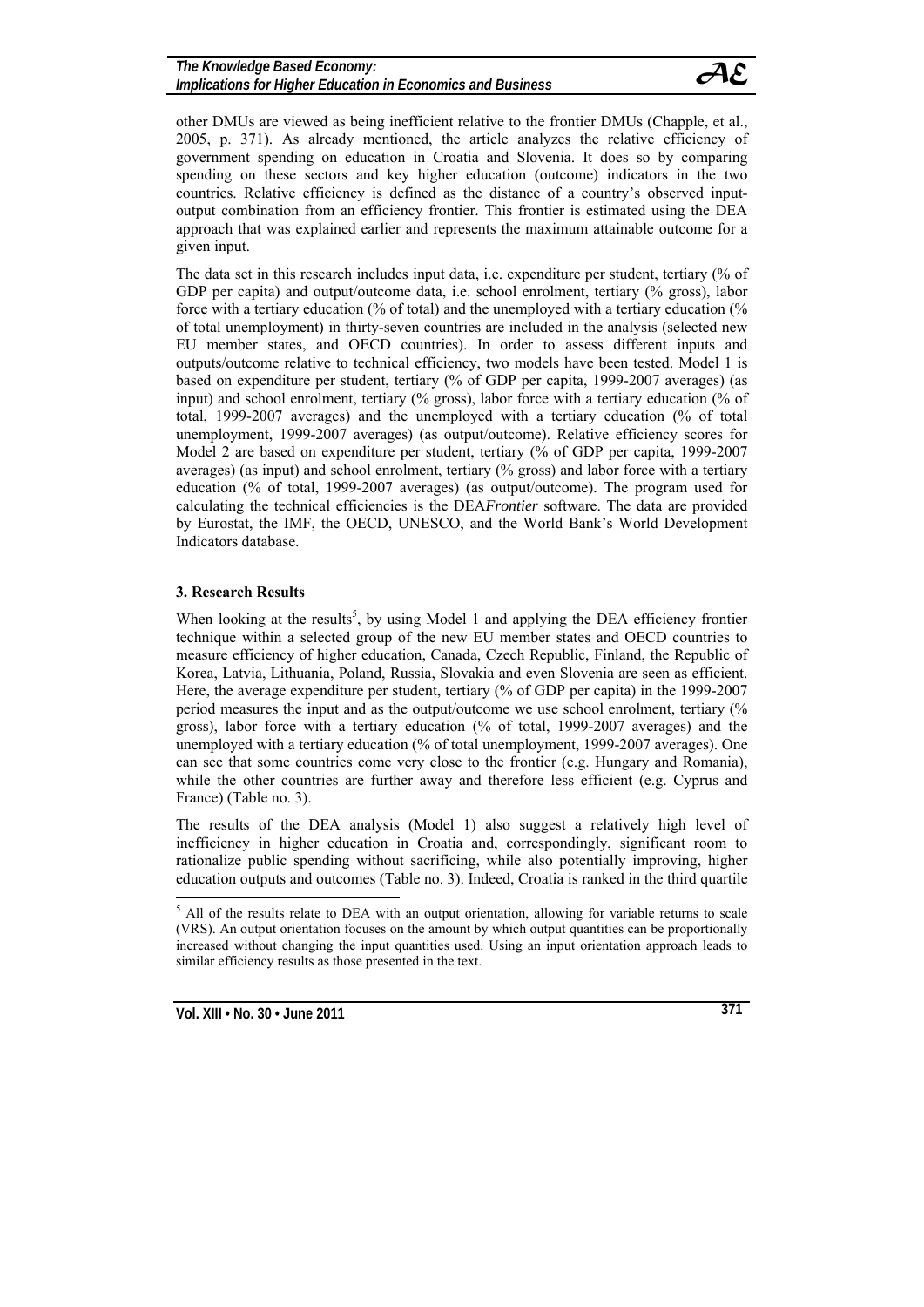and in terms of the efficiency scores for public spending, Croatia ranks in the 69th percentile among the 37 countries. With respect to individual output/outcome indicators, Croatia's ranking is in the last quartile for higher education school enrolment, the third quartile for labor force with a tertiary education and the second quartile for the unemployed with a tertiary education. In order to become an efficient country, Croatia should significantly reduce its average expenditures on higher education per student by around 10 percentage points (to around 29% of GDP per capita), to bring it near to the OECD average level.

#### **Table no. 3: The Relative Efficiency of Selected New EU Member States and OECD Countries in Tertiary Education – Model 1 (Distribution by quartiles of the ranking of efficiency scores)**

| I. quartile                                                              | П.<br>quartile                                                                          | III. quartile  | IV.<br>quartile                    |
|--------------------------------------------------------------------------|-----------------------------------------------------------------------------------------|----------------|------------------------------------|
| Canada                                                                   | Italy                                                                                   | Norway         | Cyprus                             |
| Czech R.                                                                 | Ireland                                                                                 | Croatia        | Mexico                             |
| Finland                                                                  | Austria                                                                                 | New Zealand    | Denmark                            |
| Korea                                                                    | Australia                                                                               | Japan          | France                             |
| Latvia                                                                   | Bulgaria                                                                                | Sweden         | Netherlands                        |
| Lithuania                                                                | Romania                                                                                 | United Kingdom | Spain                              |
| Poland                                                                   | Hungary                                                                                 | Estonia        | Switzerland                        |
| Russia                                                                   |                                                                                         | Portugal       | Iceland                            |
| Slovakia                                                                 |                                                                                         | Greece         | Turkey                             |
| Slovenia                                                                 |                                                                                         |                | Belgium                            |
| <b>United States</b><br>$\sim$ $\sim$ $\sim$ $\sim$ $\sim$ $\sim$ $\sim$ | $\bullet$ $\circ$ $\bullet$ $\bullet$ $\bullet$ $\bullet$ $\bullet$ $\bullet$ $\bullet$ |                | $\sim$ $\sim$ $\sim$ $\sim$ $\sim$ |

Source: World Bank, 2010; UNESCO, 2010; Eurostat, 2010a; OECD, 2010; own calculations

Further empirical analysis, now focusing on Model 2, suggests even worse relative efficiency results for Croatia. When using only two outputs/outcomes, Croatia's ranking is only 32 (out of 37). Similar to the results for Model 1, in order to become efficient Croatia should cut its average expenditures on higher education per student by 6.3 percentage points. In terms of the efficiency scores, the efficiency benchmark is represented by Canada, Finland, the Republic of Korea and the USA. In contrast, some new EU member states lag well behind (e.g. Slovakia, Romania and the Czech Republic), especially due to relatively poor output/outcome results (relatively low school enrolment and labor force with a tertiary education). Slovenia is ranked in  $13<sup>th</sup>$  position and would improve its efficiency score by significantly expanding its labor force with a tertiary education (by around 8.5 percentage points) (Table no. 4).

According to our descriptive and empirical analysis, it is obvious that the higher education systems in Croatia and Slovenia suffer from relatively high technical inefficiencies (in particular in Croatia). To improve each system's efficiency, performance-based funding models for higher education should be developed and further emphasis should be placed on quality assurance in higher education and the integration of the facilities. Moreover, curricula in universities should also be reformed to better reflect the needs of the economy, whereas dialogue and cooperation between the private sector and universities should be greatly increased. Indeed, trade unions and employers should be actively involved in

**372 Amfiteatru Economic**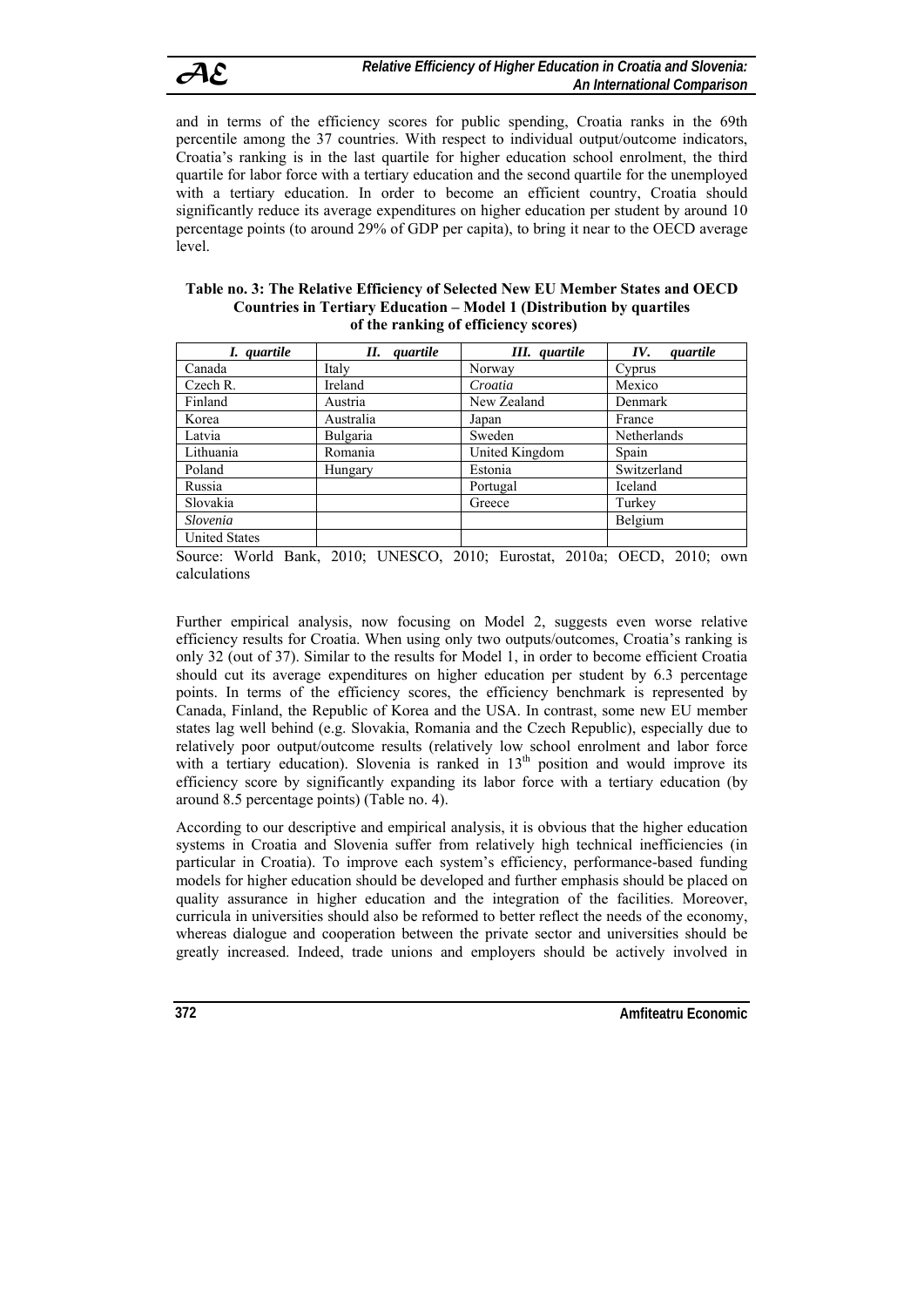

education reform. That is especially important in the area of vocational higher education programmes in order to reduce labour market mismatches. Improvement of the education system should be a top priority of tripartitive dialogue.

|                      | Model 1                                                |      | Model 2                                                |      |  |
|----------------------|--------------------------------------------------------|------|--------------------------------------------------------|------|--|
| Country              | <b>Output-Oriented VRS</b><br><i><b>Efficiency</b></i> | Rank | <b>Output-Oriented VRS</b><br><i><b>Efficiency</b></i> | Rank |  |
| Cyprus               | 1.18366                                                | 37   | 1.67953                                                | 27   |  |
| Czech R.             | 1.00000                                                | 1    | 2.22684                                                | 33   |  |
| Estonia              | 1.04146                                                | 21   | 1.30988                                                | 16   |  |
| Finland              | 1.00000                                                | 1    | 1.00000                                                |      |  |
| Hungary              | 1.00243                                                | 12   | 1.68296                                                | 28   |  |
| Lithuania            | 1.00000                                                | 1    | 1.24196                                                | 12   |  |
| Poland               | 1.00000                                                | 1    | 1.48874                                                | 22   |  |
| Republic of<br>Korea | 1.00000                                                | 1    | 1.00000                                                |      |  |
| Romania              | 1.00460                                                | 13   | 2.31993                                                | 35   |  |
| Slovakia             | 1.00000                                                | 1    | 2.32826                                                | 36   |  |
| <b>USA</b>           | 1.00000                                                | 1    | 1.00000                                                |      |  |
| Croatia              | 1.06280                                                | 26   | 2.21438                                                | 32   |  |
| Slovenia             | <i>1.00000</i>                                         | 1    | 1.25579                                                | 13   |  |

# **Table no. 4: The Relative Efficiency of Selected New EU Member States and OECD Countries in Tertiary Education (Model 1 and Model 2)**

Source: World Bank, 2010; UNESCO, 2010; Eurostat, 2010a; OECD, 2010; own calculations.

## **Conclusion**

Expenditures on higher education systems made an important role in improving economic growth and development. It is familiar that public educational expenditures significantly improve growth performance and confirm a positive role between educational attainment and economic growth. Countries with more educated labour have tended to grow faster over the post-1960 period (Norman, 1998, p. 133). At the same time, expenditures on higher education signify an important tax burden on taxpayers. The efficiency with which inputs produce the desired outputs is thus an important public policy issue. In this research, an attempt was made to measure the relative efficiency of higher education across selected OECD and new EU member states, in particular in Croatia and Slovenia, using data envelopment analysis (DEA) in a VRS framework. The findings of the article are generally supported by other similar studies by OECD, the World Bank, and Jafarov and Gunnarsson (2008). Indeed, the research results suggest the significant inefficiency of higher education spending in Croatia and therefore the considerable potential to reduce government expenditure and/or to increase the higher education output/outcome. Conversely, regardless of the input-output/outcome mix, the higher education system in Slovenia is shown to have a much higher level of efficiency compared to Croatia as well as many other comparable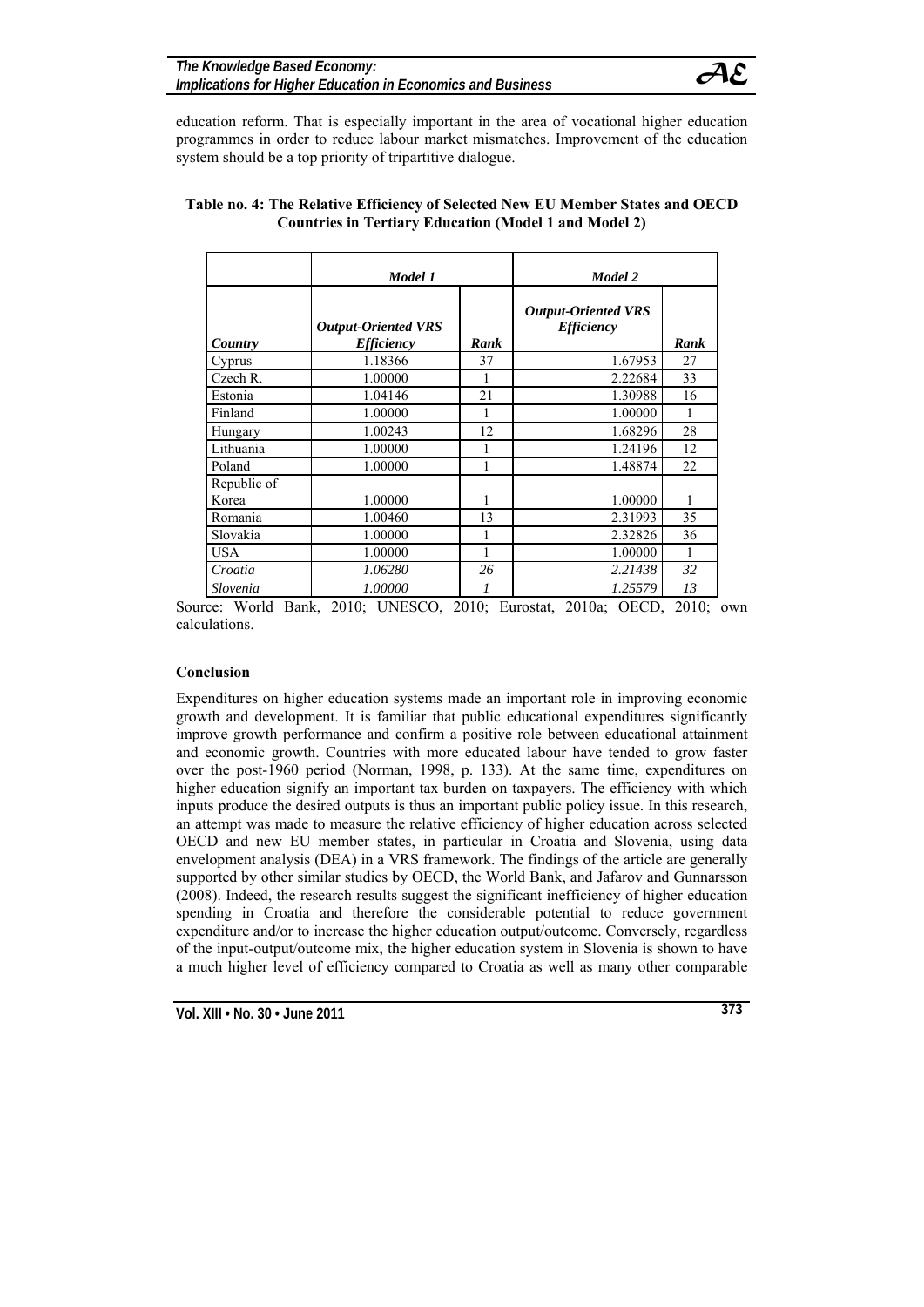new EU member states and selected OECD countries. The results also indicate that some developed nations (e.g. Korea, the USA and Finland) can serve as benchmarks for their efficient use of higher education resources. Nevertheless, the improvement of data quality and testing the influences of the environmental factors (such as climate, socio-economic background etc.) remain important issues for further research.

# **References**

- 1. Athanassopoulos, A.D. and Shale, E., 1997. Assessing the Comparative Efficiency of Higher Education Institutions in the UK by Means of Data Envelopment Analysis. *Education Economics,* 5(2), pp. 117-134.
- 2. Audretsch, D.B., Lehmann, E. and Warning, S., 2003. University Spillovers: Strategic Location and New Firm Performance. *CEPR Discussion Paper,* no. 3837, London: CEPR.
- 3. Aver, B. and Čadež, S., 2009. Management accountants' participation in strategic management processes: a cross-industry comparison. *J. East Eur. manag. stud.,* 14(3), pp. 310-322.
- 4. Bevc, M. and Uršič, S., 2008. Relations between funding, equity, and efficiency of higher education. *Education Economics,* 16(3), pp. 229-244.
- 5. Barro, R. and Sala-i-Martin, X., 1995. *Economic Growth.* Boston: McGraw-Hill.
- 6. Burcea, M. and Marinescu, P., 2011. Students' Perceptions on Corporate Social Responsibility at the Academic Level. Case Study: The Faculty of Administration And Business, University of Bucharest. *Amfiteatru Economic*, XIII(29), pp.207-220.
- 7. Chapple, W., Lockett, A., Siegel, D. and Wright, M., 2005. Assessing the relative performance of U.K. university technology transfers offices: parametric and nonparametric evidence*. Research Policy,* Issue 34, pp. 369-384.
- 8. Charnes, A., Cooper, W.W. and Rhodes, E., 1978. Measuring the Efficiency of Decision Making Units*. European Journal of Operational Research*, Issue 2, pp. 429-444.
- 9. Dantzig, G.B., 1951. Maximization of a linear function of variables subject to linear inequalities. In: T.C. Koopmans, ed. 1951. *Activity analysis of production and allocation*. New York: Wiley, pp. 230-321.
- 10. Denison, E.F., 1985. *Trends in American economic growth, 1929-1982.* Washington, DC: Brookings Institute.
- 11. European Commission, 2009. *Progress towards the Lisbon Objectives in Education and Training – Indicators and benchmarks.* [online] Available <http://ec.europa.eu/education/lifelong-learning-policy/doc/report09/report\_en.pdf> [Accessed 17 September 2010].
- 12. Eurostat, 2010a. *Education in Europe Key statistics 2008.* [online] Available at: <http://epp.eurostat.ec.europa.eu/cache/ITY\_OFFPUB/KS-QA-10-037/EN/KS-QA-10-037-EN.PDF > [Accessed 29 September 2010].
- 13. Eurostat, 2010b. *Indicators on education expenditure for 2007.* [online] Available at: <http://epp.eurostat.ec.europa.eu/cache/ITY\_OFFPUB/KS-QA-10-038/EN/KS-QA-10-038-EN.PDF > [Accessed 15 September 2010]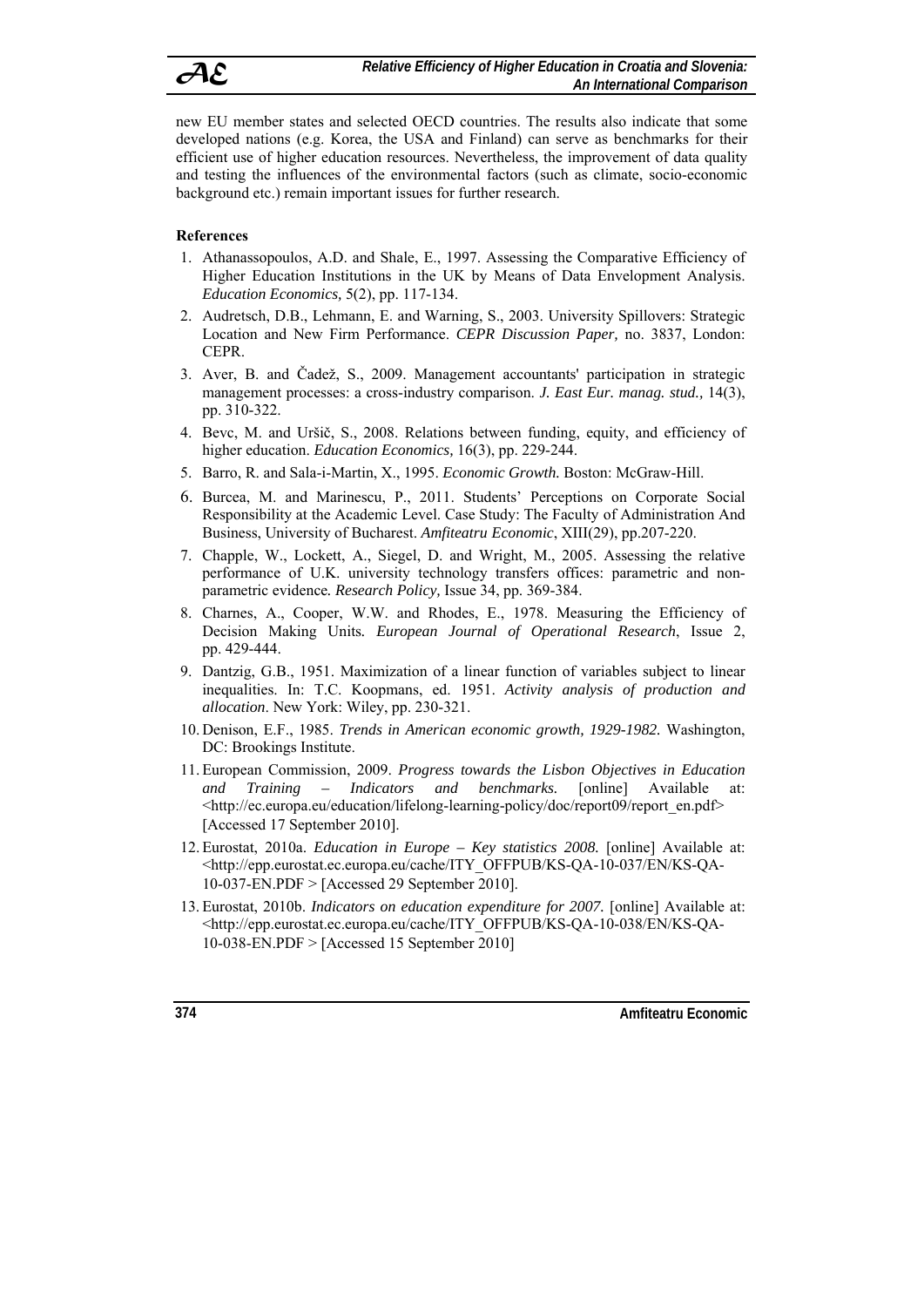*Implications for Higher Education in Economics and Business* 



- 14. Eurostat, 2009. *Key data on education in Europe 2009.* [online] Available at: <http://eacea.ec.europa.eu/education/eurydice/documents/key\_data\_series/105EN.pdf > [Accessed 15 September 2010].
- 15. Farrell, M., 1957. The Measurement of Productive Efficiency. *Journal of the Royal Statistical Society*, Series A (General), 120(3), pp. 253-290.
- 16. Hashimoto, K. and Cohn, E., 1997. Economies of scale and scope in Japanese private universities*. Education Economics*, 5(2), pp. 107-115.
- 17.Jafarov, E. and Gunnarsson, V., 2008. *Government Spending on Health Care and Education in Croatia: Efficiency and Reform Options.* [online] Available at: <http://www.imf.org/external/pubs/ft/wp/2008/wp08136.pdf> [Accessed 28 September 2010].
- 18.Johnes, J., 2006. Data envelopment analysis and its application to the measurement of efficiency in higher education. *Economics of Education Review,* Issue 25, pp. 273-288.
- 19. Keller, K. , 2006. Investment in Primary, Secondary, and Higher Education and the Effects on Economic Growth. *Contemporary Economic Policy,* 24(1), pp. 18-34.
- 20. Kerstens, K. and Woestyne Van de, I., 2009. Negative Data in DEA: A Simple Proportional Distance Function Approach. *Lille Economie & Management*; Document de travail du LEM, 06, pp. 1-11.
- 21. Madden, G., Savage, S. and Kemp, S., 1997. The relative efficiencies of Canadian universities: a DEA perspective*. Research paper,* No. 97-4, Department of Economics, University of Alberta.
- 22. McMillian, M.L. and Debasish, D., 1997. The relative efficiencies of Canadian universities: a DEA perspective. *Research paper,* No. 97-4, Department of Economics, University of Alberta.
- 23. MHEST, 2010a. *Higher education: Directorate for Higher Education*. [online] Available at: <http://www.mvzt.gov.si/si/delovna podrocja/visoko\_solstvo/> [Accessed 20 November 2010].
- 24. MHEST, 2010b. *A draft of the National Higher Education Master Plan.* [online] Available at: <http://www.mvzt.gov.si/fileadmin/mvzt.gov.si/pageuploads/pdf/ odnosi\_z\_javnostmi/14.10.\_NPVS.pdf [Accessed 10 November 2010].
- 25. MoSES, 2007. *OECD Thematic Review of Tertiary Education Country Background Report for Croatia.* [online] Available at: <http://www.oecd.org/document/5/ 0,3746,en 2649 39263238 35580240 1 1 1 1,00.html> [Accessed 5 November 2010].
- 26. Norman, G., 1998, Reviewing the New Growth Literature. *New Political Economy*, Issue 3, pp. 129-134.
- 27. OECD, 2010. *Education at Glance 2010.* [online] Paris: OECD Indicators. Available at: <http://www.oecd.org/document/52/0,3343,en\_2649\_39263238\_45897844\_1\_1\_1\_ 1,00.html > [Accessed 9 November 2010].
- 28. OECD, 2009a. *Education at Glance 2009.* [online] Paris: OECD Indicators. Available at: <http://www.oecd.org/dataoecd/41/25/43636332.pdf> [Accessed 25 October 2010].